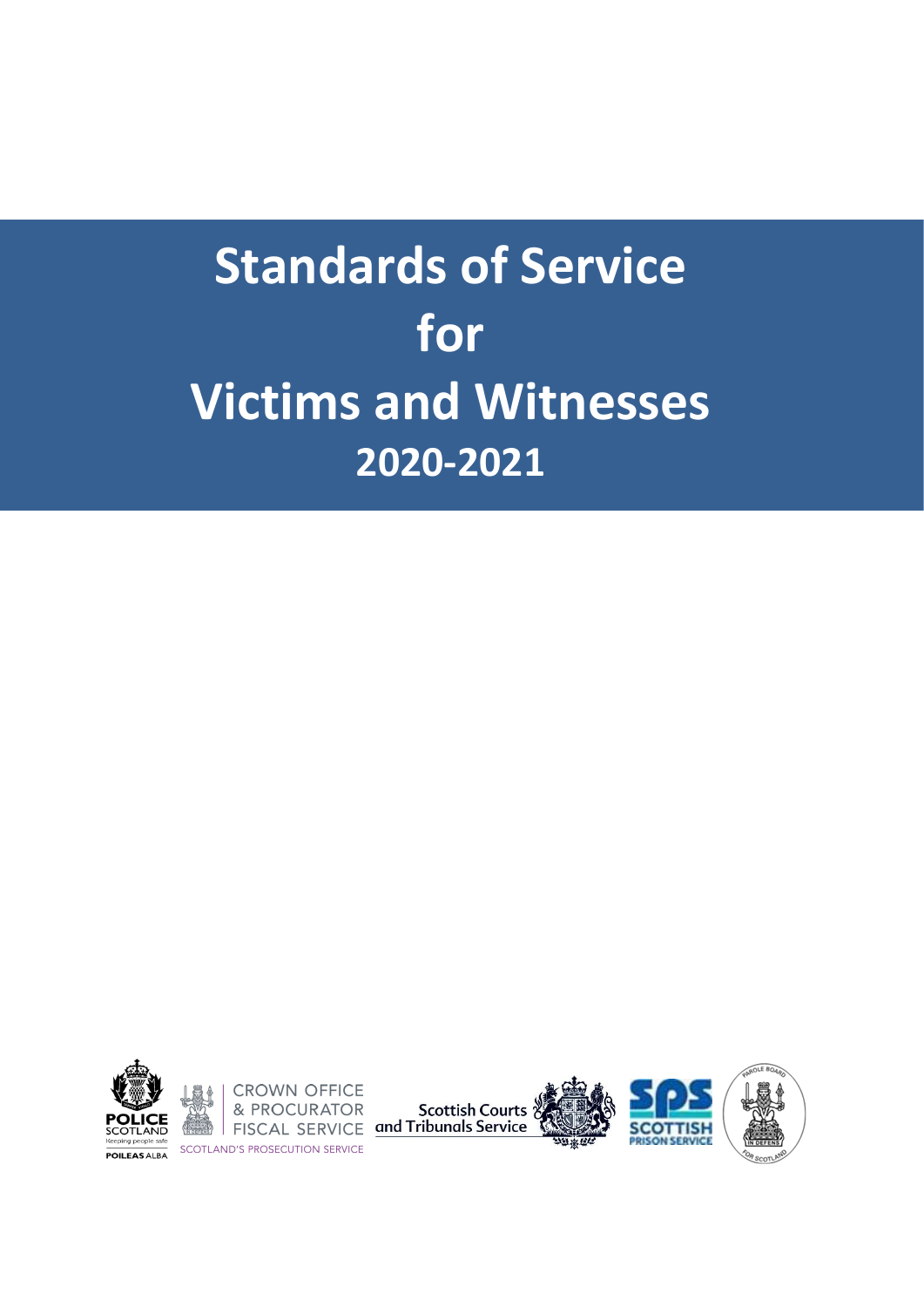#### **PREFACE**

This document has been prepared by Police Scotland, the Crown Office and Procurator Fiscal Service, the Scottish Courts and Tribunals Service, the Scottish Prison Service and the Parole Board for Scotland working in partnership.

Section 2 of the Victims and Witnesses (Scotland) Act 2014 requires Police Scotland, the Crown Office and Procurator Fiscal Service, the Scottish Courts and Tribunals Service, the Scottish Prison Service and the Parole Board for Scotland to set and publish standards of service for victims and witnesses. These standards are set out in this document. All of our standards will be monitored, reviewed and reported on annually.

The standards of service for the previous year and each organisation's report against those standards are published, and can be viewed on any of the organisations' websites (for website addresses please see the section on *How to Complain* below).

| <b>CONTENTS</b>                                                                | <b>PAGE</b> |
|--------------------------------------------------------------------------------|-------------|
|                                                                                |             |
| <b>Introduction</b>                                                            | 3           |
| <b>Victims Map</b>                                                             | 5           |
| <b>Common Standards of Service</b>                                             | 7           |
| Standards of Service - Police Scotland                                         | 7           |
| Standards of Service – Crown Office and Procurator Fiscal Service              | 8           |
| Standards of Service – the Scottish Courts and Tribunals Service               | 8           |
| Standards of Service – Scottish Prison Service                                 | 9           |
| Standards of Service - Parole Board for Scotland                               | 10          |
| What to do if you are not happy with our standard of service – How to complain | 12          |
| Taking the matter further – the Scottish Public Services Ombudsman             | 13          |
|                                                                                |             |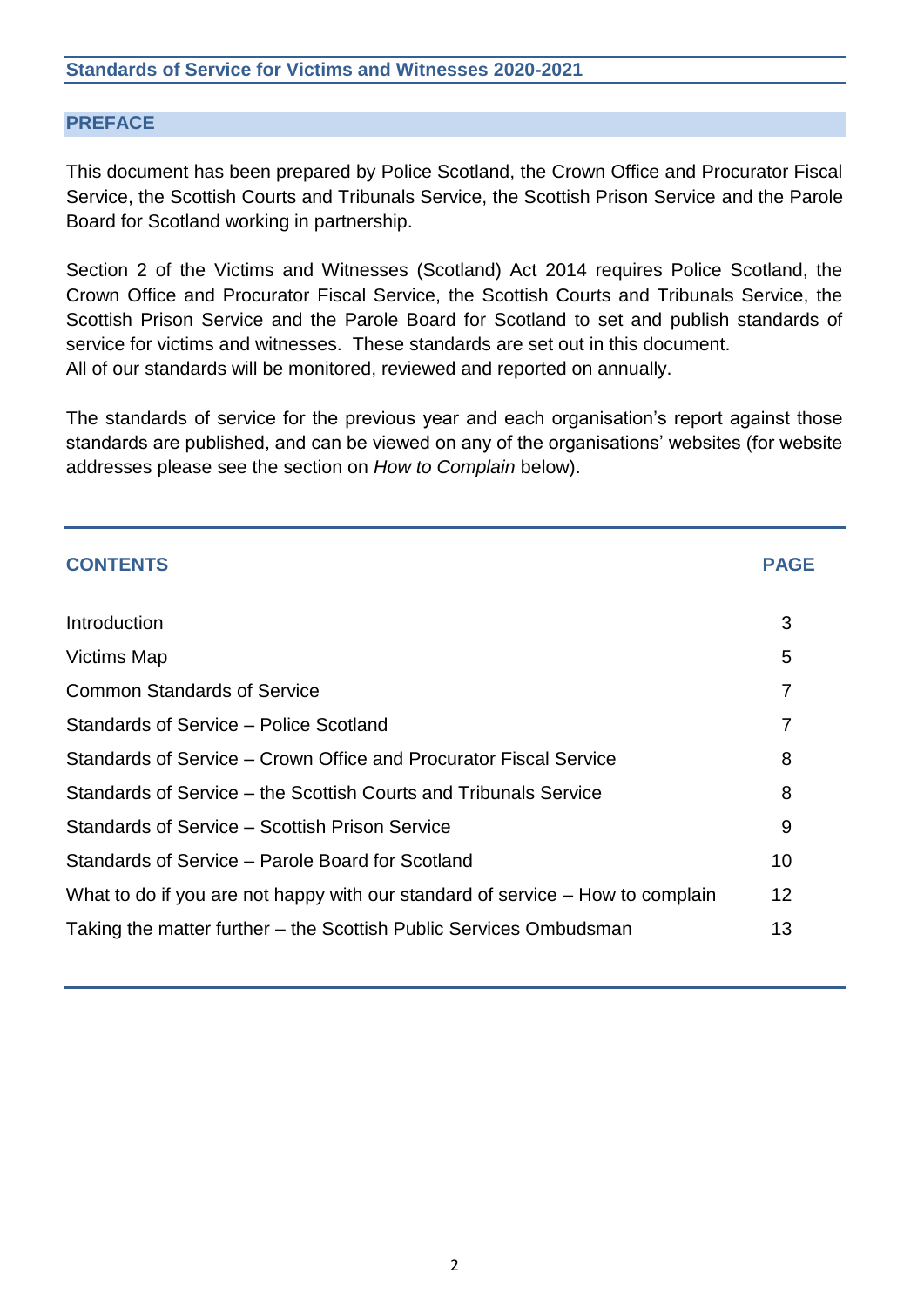#### **INTRODUCTION**

The contribution of victims and witnesses who stand up to crime, report crime to the police and who give evidence in court, when necessary, is central to effective justice. Providing more help and support for victims and witnesses is therefore a key aspect of building a better criminal justice system. The agencies of the criminal justice system responsible for setting these standards for the forthcoming year are committed to doing that, and a number have either reviewed and/or added to their standards. The Standards of Service were first published in 2015, and five years later the aim remains that they are dynamic and responsive to victims' needs.

Working together, and with the Scottish Government, we are committed to helping victims and witnesses feel supported, safe and informed at every stage of the process from offence to sentence end. We all recognise that the victim's journey can be complicated, at times frustrating, and often deeply upsetting. We do not always get it right. It is recognised that, collectively, we need to do more, and can do more, and this document sets out what that entails in the coming year.

There is a desire to do more and a willingness to do things differently to improve the support and help for victims and witnesses. However, change requires to be considered and informed by the collective experience of victims and witnesses. Going forward, the criminal justice agencies, with the grateful assistance of Victim Support Scotland, look forward to continue working collaboratively with the Victims Organisations Collaboration Forum Scotland (VOCFS) to better understand the needs of victims and how we might help. Our agencies are also represented on the Victims Taskforce which is focused on improving the experiences of victims and witnesses in the criminal justice system.

If you have been the victim of, or witnessed a crime, you are likely to have contact with a number of different organisations and people who work in the Scottish criminal justice system. Some of these organisations and people will provide a service directly to you, such as the provision of information or support, and others will have contact with you because of your involvement in a court case.

We want to make sure that you are able to exercise your rights, that you are treated fairly, and that you are supported in making your voice heard. You are at the heart of our justice system

This document seeks to explain what you can expect to happen at each stage of the criminal justice process, the standards of service you can expect, and who you can contact for help or advice. The Standards of Service aim to deliver the main principles set out in Section 1 of the 2014ct. These are: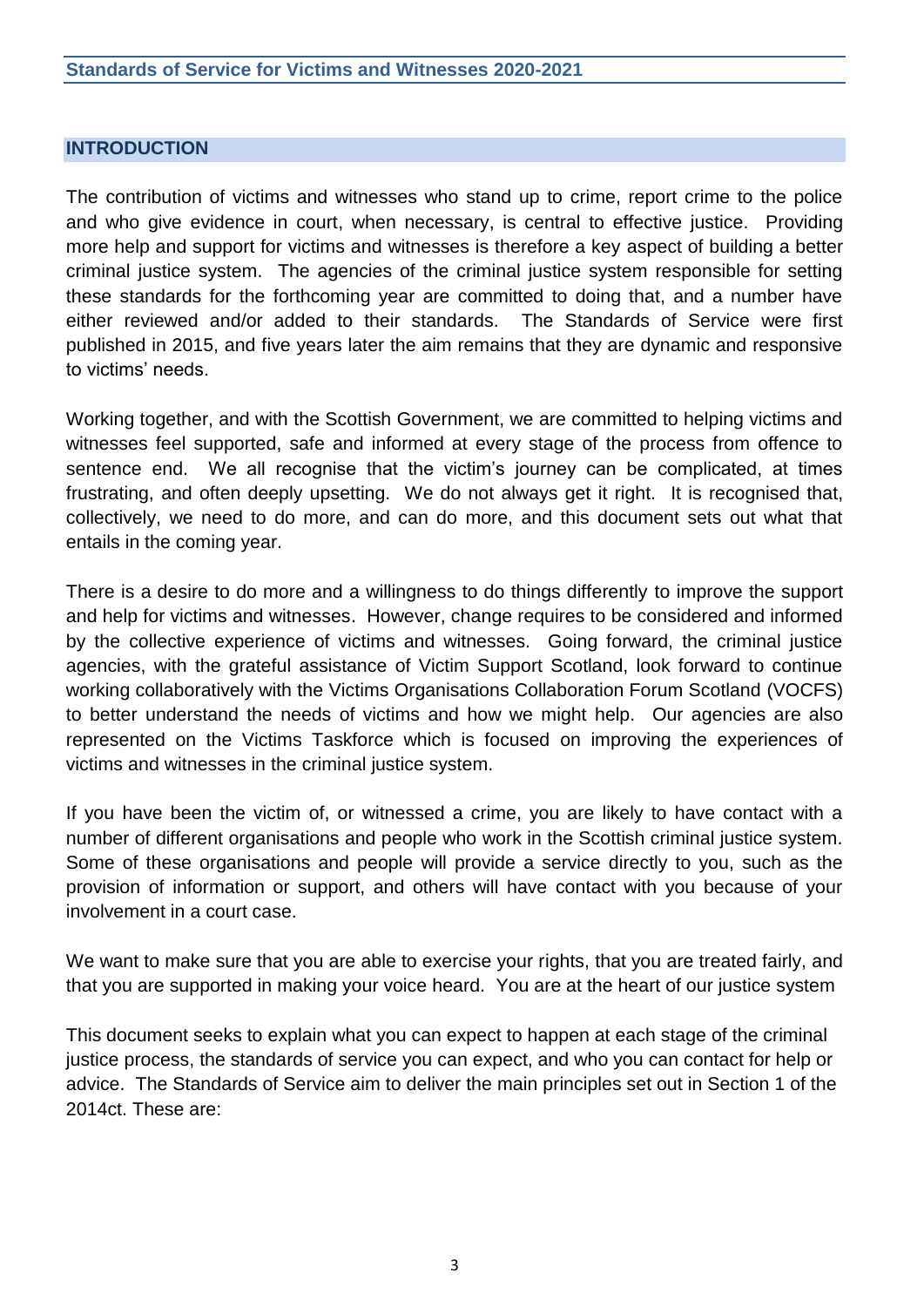- $\boxtimes$  That a victim or witness should be able to obtain information about what is happening in the investigation or proceedings;
- $\boxtimes$  That the safety of a victim or witness should be ensured during and after the investigation and proceedings;
- $\boxtimes$  That a victim or witness should have access to appropriate support during and after the investigation and proceedings; and
- $\boxtimes$  That, in so far as it would be appropriate to do so, a victim or witness should be able to participate effectively in the investigation and proceedings.

In relation to obtaining information, you can also expect that:

- $\boxtimes$  You should have access to relevant information at an early stage and at appropriate points in the process. This should include information on procedures, your role in them (if any), reports on progress (giving an explanation of any delays) and outcomes of criminal proceedings, and where, if possible, you can get further information and assistance;
- $\boxtimes$  You should be able to understand the information that is given to you. The language should be easy to understand and the information should be available in alternative languages or formats if required; and
- $\boxtimes$  You should be told who to contact if you want to discuss the information that has been provided and anything you do not understand will be explained to you.

Your personal information will be protected at all times. Where it is necessary to share that information with other agencies, this will be done lawfully and in a safe and secure manner.

### **What happens at each stage of the criminal justice process?**

Police Scotland, the Crown Office and Procurator Fiscal Service, the Scottish Courts and Tribunals Service, the Scottish Prison Service and the Parole Board for Scotland each play a part in the overall justice process.

The following flowchart sets out what you can expect from each organisation at each stage of the process if you are a victim of crime.

We welcome any comments you may have in relation to the map and, in particular, if you found it helpful. You may do this by using any of the agency contact details on the final page of this document.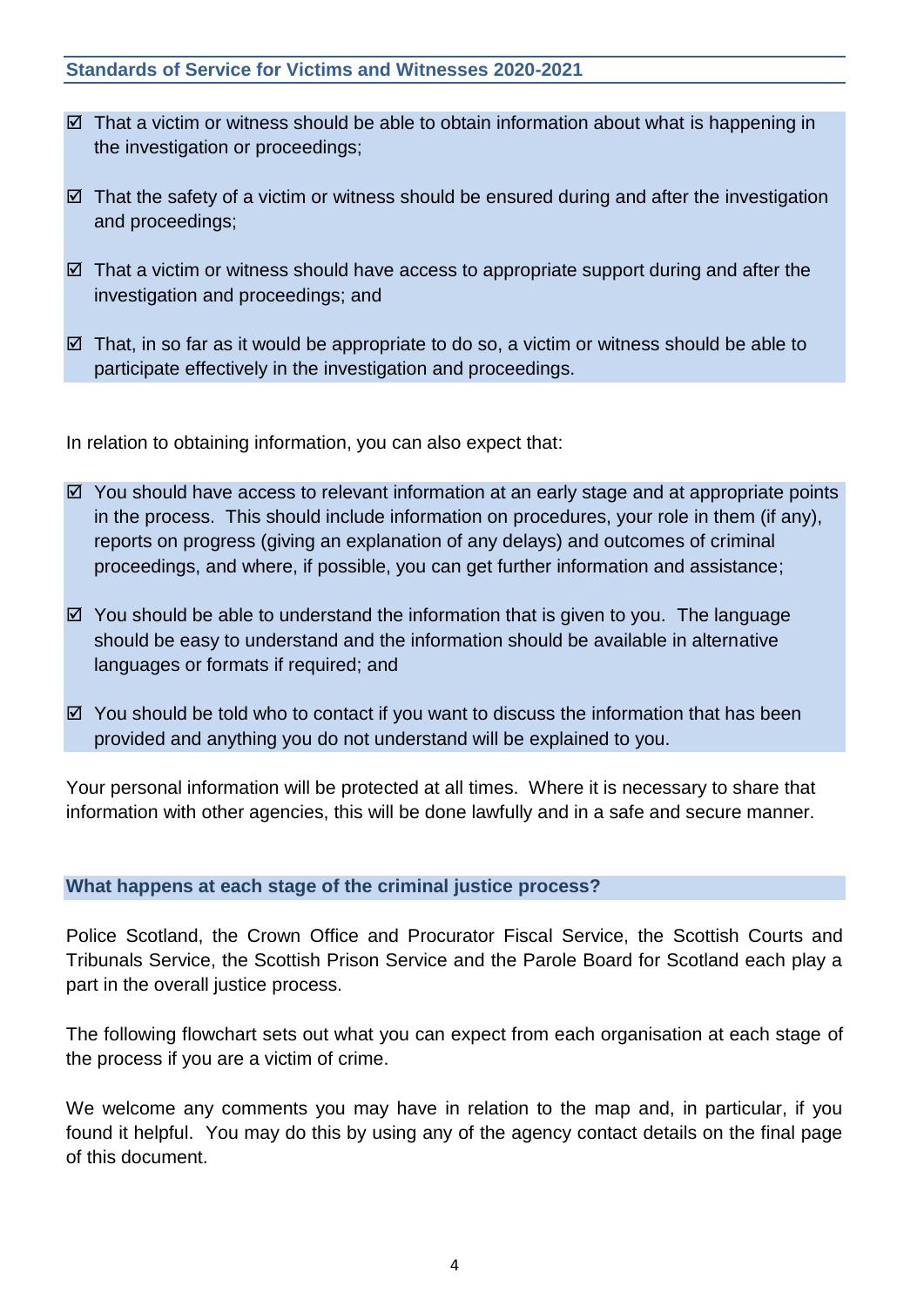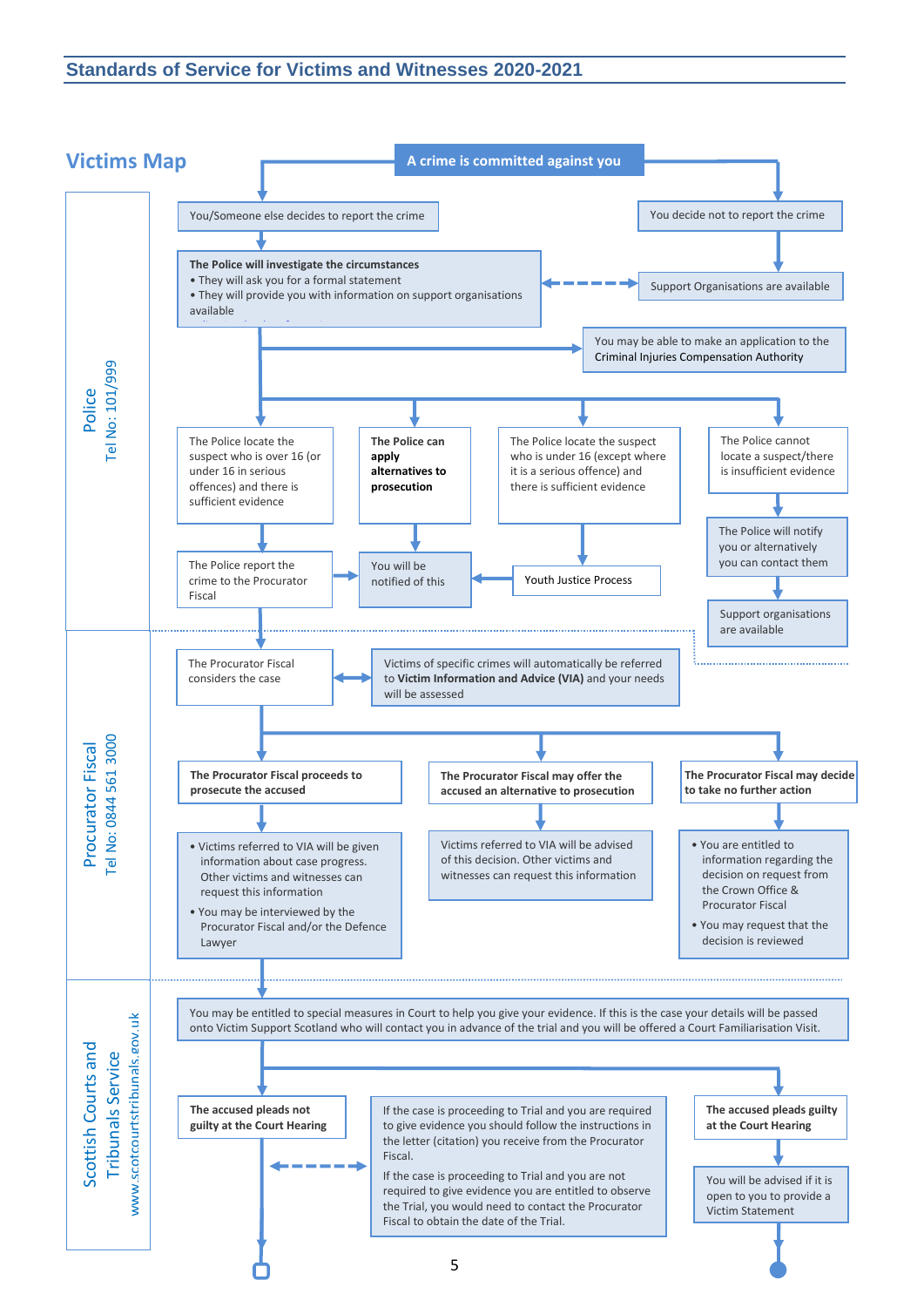

You can find further support, advice and guidance for victims and witnesses here: <http://www.mygov.scot/victim-witness-support>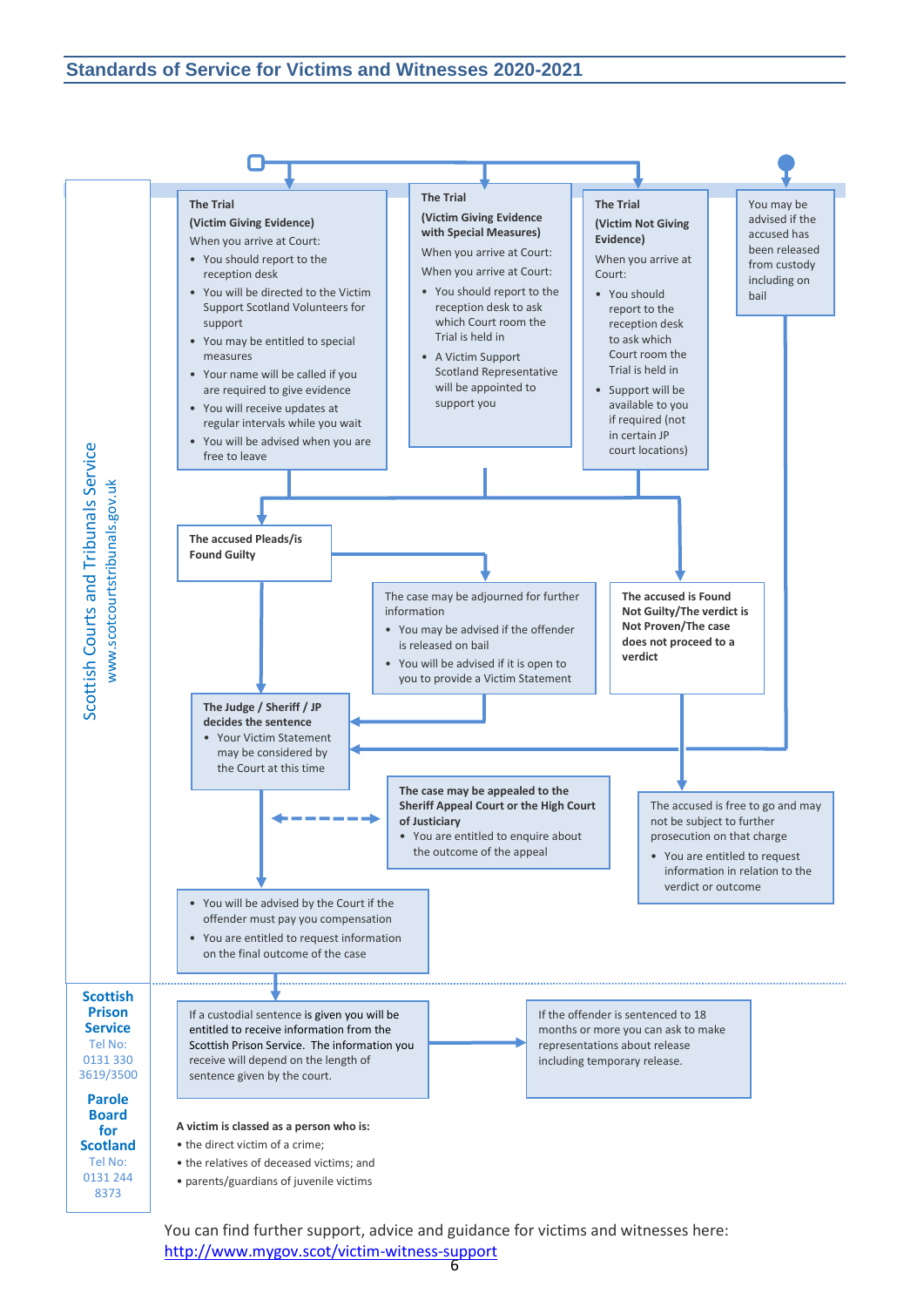### **THE COMMON STANDARDS OF SERVICE YOU CAN EXPECT FROM US**

Being a victim of crime, or witnessing a crime, can be a very upsetting and difficult experience.

We appreciate this, and we will all:

- $\boxtimes$  Ensure you have fair and equal access to services throughout and are treated with dignity and respect at all times regardless of age, disability, gender identity, marriage and civil partnership, pregnancy and maternity, race, religion or belief, sex or sexual orientation. Where required, additional support will be provided and any reasonable adjustments made to ensure that you have access to information and support services;
- $\boxtimes$  Work together and in partnership with victim and witness support organisations to ensure you are provided with the best service possible; and
- $\boxtimes$  We will each ensure that we comply with our respective Complaints Policies, details of which are found below.

#### **You can also expect the following specific standards:**

| <b>Organisation</b>    | <b>Standards</b>                                                                                                                                                                                                                                                                                                                |
|------------------------|---------------------------------------------------------------------------------------------------------------------------------------------------------------------------------------------------------------------------------------------------------------------------------------------------------------------------------|
| <b>Police Scotland</b> | We will discuss with you how you will be kept informed of the progress of<br>п<br>your case; we will also explain how we will deal with your case and what we<br>may ask you to do to help us                                                                                                                                   |
| Keeping people safe    | If you are a victim or witness, a person who has given a statement in relation<br>٠<br>to a crime, or a family member of a victim who has died as a result of a crime,<br>you can make a request for information. When we receive your application,<br>we will respond within 40 days                                           |
| <b>POILEAS ALBA</b>    | If you are a victim of either a sexual offence, trafficking for prostitution,<br>$\blacksquare$<br>trafficking for exploitation, domestic abuse or stalking you will have the<br>option to let officers know whether you want a male or female officer to<br>interview you. We will try to meet your request wherever possible. |
|                        | To assess your vulnerability as a witness, we will consider, with our partners,<br>your particular needs and try to ensure those needs are met.                                                                                                                                                                                 |
|                        | We will ensure you receive a Victims' Care Card, if you are a victim of crime.<br>٠<br>This provides you with the details of the enquiry officer, the crime you have<br>reported and information about how you can access Victim Support and the<br>Scottish Government's Victims' Code.                                        |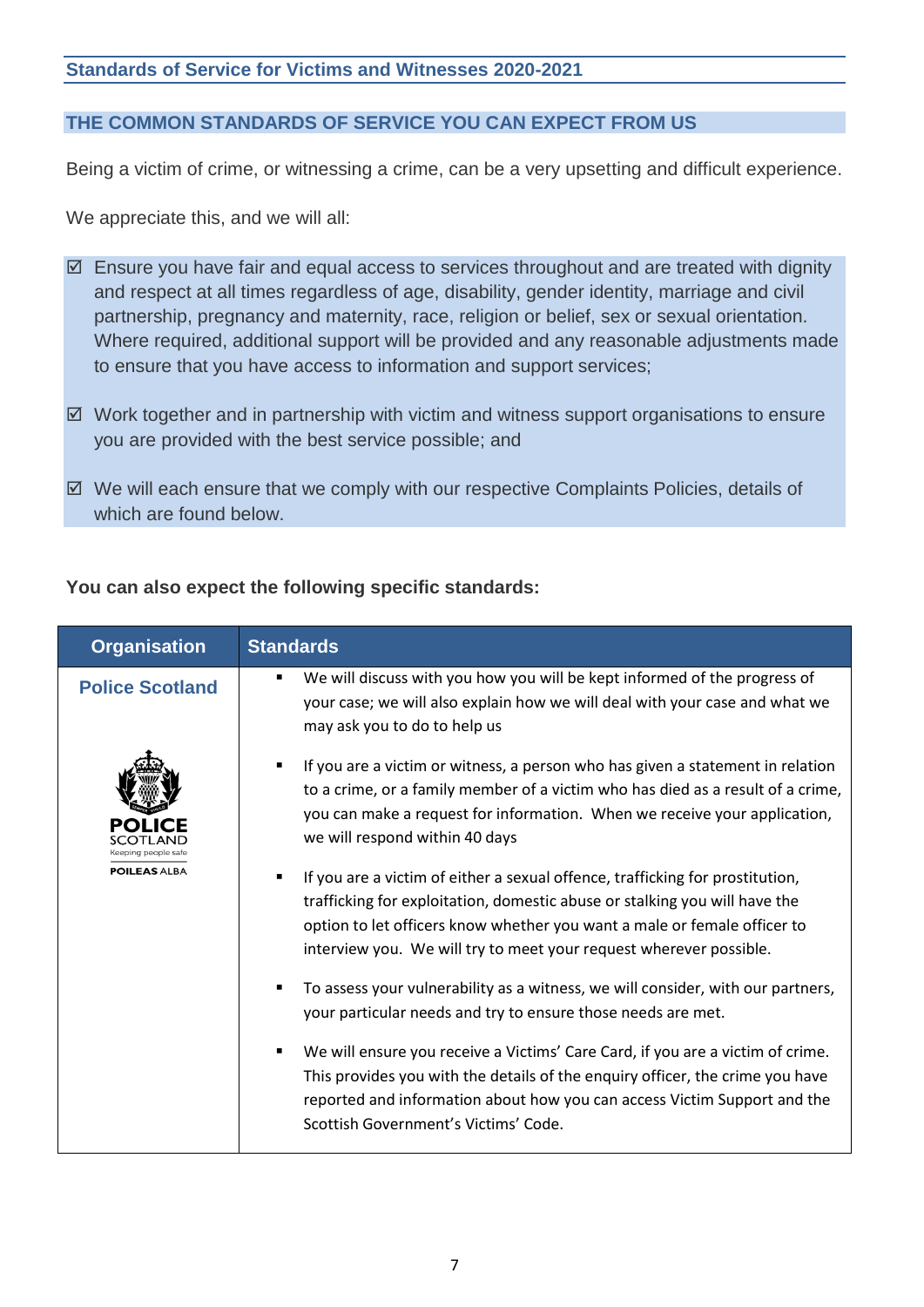| <b>Organisation</b>                                                                                   | <b>Standards</b>                                                                                                                                                                                                                                                                      |
|-------------------------------------------------------------------------------------------------------|---------------------------------------------------------------------------------------------------------------------------------------------------------------------------------------------------------------------------------------------------------------------------------------|
| <b>Crown Office and Procurator</b><br><b>Fiscal Service</b>                                           | We will treat you fairly and with respect, we will listen to<br>$\blacksquare$<br>you through our Comments and Complaints and Feedback<br>Policy and the review of our decisions, and we will<br>communicate with you clearly and effectively;                                        |
| <b>CROWN OFFICE</b><br>& PROCURATOR<br><b>FISCAL SERVICE</b><br><b>SCOTLAND'S PROSECUTION SERVICE</b> | We will make sure that you have access to the relevant<br>and appropriate information that you are entitled to, and<br>in situations where we cannot provide that information<br>we will explain the reasons why;                                                                     |
|                                                                                                       | We will ensure that you are given the help you need to<br>give evidence in court. We will assess your vulnerability,<br>explain the special measures available to you under the<br>law and when available apply for you to be supported<br>with the appropriate special measures; and |
|                                                                                                       | We will take decisions in cases reported to us in line with<br>our prosecution code, and continue to review the training<br>needs of our staff to ensure that they have the<br>appropriate skills                                                                                     |

| <b>Organisation</b>                                        | <b>Standards</b>                                                                                                                                                                                         |
|------------------------------------------------------------|----------------------------------------------------------------------------------------------------------------------------------------------------------------------------------------------------------|
| <b>The Scottish Courts and</b><br><b>Tribunals Service</b> | If you are a witness, we will update you on the progress of<br>п<br>the court case at least once per hour and advise you when<br>you can leave the court;                                                |
| Scottish Courts<br>and Tribunals Service                   | We will provide separate waiting rooms for prosecution<br>and defence witnesses, and access to refreshments;                                                                                             |
|                                                            | If you are entitled to give your evidence to court by live<br>٠<br>TV link, we will meet you on the day and explain the<br>process for giving your evidence to court;                                    |
|                                                            | We will respond to requests received on behalf of<br>witnesses, for court familiarisation visits, within 3 working<br>days of receipt; and                                                               |
|                                                            | If you want to know what support is available to you<br>when you arrive at court, we will direct you to Victim<br>Support Scotland or other support services which are<br>present in the court building. |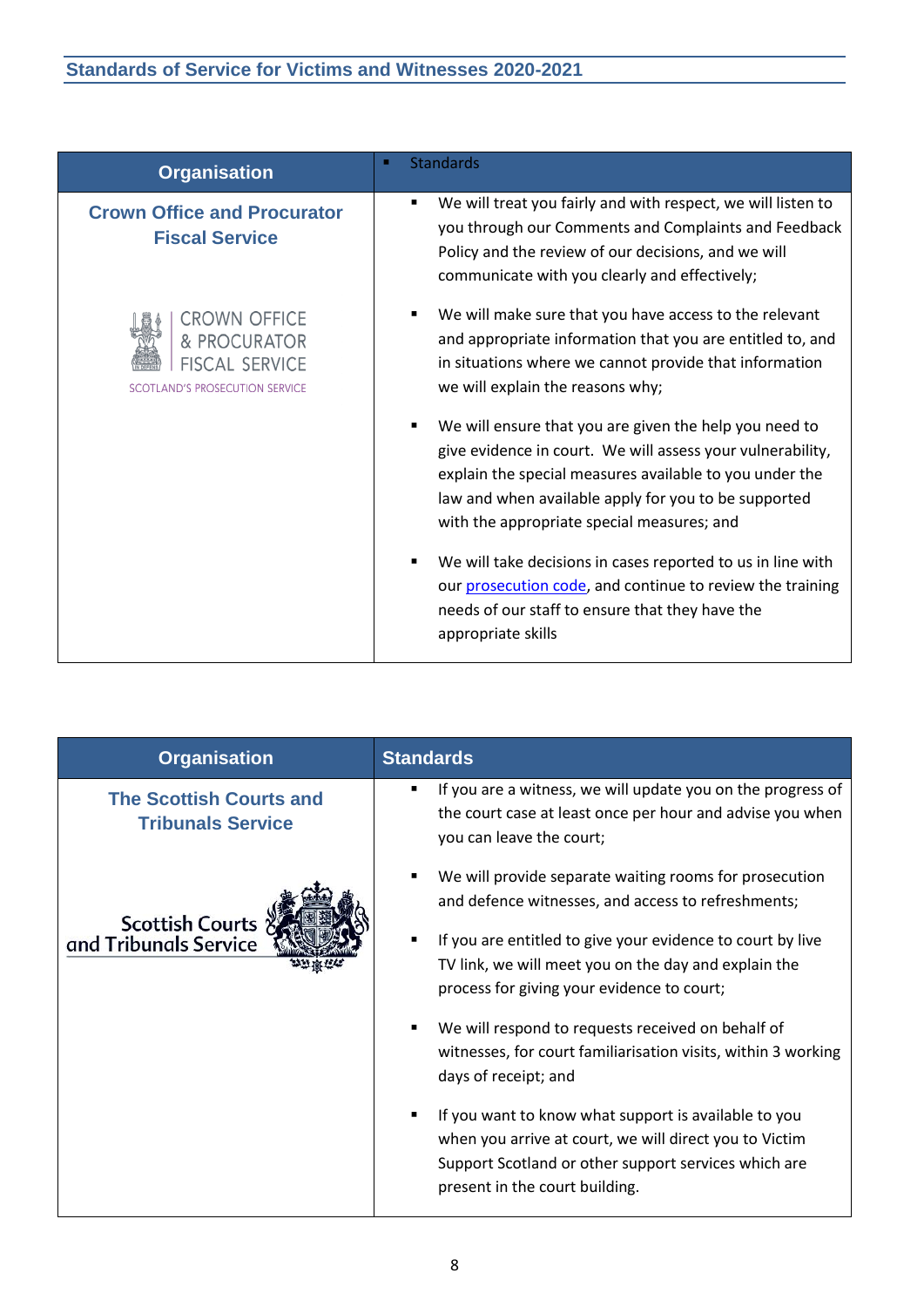| <b>Organisation</b>                      | <b>Standards</b>                                                                                                                                                                                                                                                                                                                                                                                                                                                                                                                                                                                                                                                                                                                                                                                                                                                                                                                                                                                                                                                                                                                                                                                                                                                                                                                                                                                                                                                                                                                                                                                                                                                                                                                   |
|------------------------------------------|------------------------------------------------------------------------------------------------------------------------------------------------------------------------------------------------------------------------------------------------------------------------------------------------------------------------------------------------------------------------------------------------------------------------------------------------------------------------------------------------------------------------------------------------------------------------------------------------------------------------------------------------------------------------------------------------------------------------------------------------------------------------------------------------------------------------------------------------------------------------------------------------------------------------------------------------------------------------------------------------------------------------------------------------------------------------------------------------------------------------------------------------------------------------------------------------------------------------------------------------------------------------------------------------------------------------------------------------------------------------------------------------------------------------------------------------------------------------------------------------------------------------------------------------------------------------------------------------------------------------------------------------------------------------------------------------------------------------------------|
| <b>Scottish Prison</b><br><b>Service</b> | For those who have joined the Victim Notification Scheme (VNS), information<br>that you are entitled to receive under section 16(3) of the Criminal Justice<br>(Scotland) Act 2003 will be provided to you by the Scottish Prison Service                                                                                                                                                                                                                                                                                                                                                                                                                                                                                                                                                                                                                                                                                                                                                                                                                                                                                                                                                                                                                                                                                                                                                                                                                                                                                                                                                                                                                                                                                          |
|                                          | (SPS) within two working days.<br>This consists of the following:<br>The date of the prisoner's release (other than being granted<br>O<br>temporary release);<br>If the prisoner dies, his date of death;<br>$\circ$<br>If the prisoner has been transferred out of our custody;<br>O<br>That the prisoner is, for the first time, entitled to be considered for<br>O<br>temporary release;<br>That the prisoner is unlawfully at large; or<br>$\circ$<br>That the prisoner who was released or was unlawfully at large has<br>O<br>been returned to custody.<br>If you write to SPS about any matter concerning the Victim Notification<br>Ξ<br>Scheme, they will respond within 5 working days.<br>Where a telephone enquiry cannot be answered by SPS at the time, they will<br>Ξ<br>call you back within one working day.<br>For those victims of offenders sentenced to less than 18 months, they will<br>$\blacksquare$<br>notify you of the date of release or escape of the offender within 2 working<br>days of confirmation that you are an eligible victim. They will do this either in<br>writing or by telephone where you have provided a current contact number.<br>For victims who have joined the Victim Notification Scheme, and have<br>Ξ<br>expressed a desire to make representations in relation to licence conditions<br>under section 17 of the Criminal Justice (Scotland) Act 2003, SPS will write to<br>you to seek your representations no less than two weeks before any decision<br>will be taken on release:<br>On Home Detention Curfew;<br>O<br>On temporary release (but only on the first occasion that the<br>$\circ$<br>prisoner is considered); or<br>By the Parole Board for Scotland.<br>O |
|                                          | For those victims of life sentenced offenders who have joined the Victim<br>Notification Scheme, and have expressed a desire to make representations in<br>relation to licence conditions under section 17 of the Criminal Justice<br>(Scotland) Act 2003, SPS will provide you with an opportunity to make<br>representations in person, orally or in writing before any decision is taken on<br>the first occasion that the prisoner is considered for temporary release.                                                                                                                                                                                                                                                                                                                                                                                                                                                                                                                                                                                                                                                                                                                                                                                                                                                                                                                                                                                                                                                                                                                                                                                                                                                        |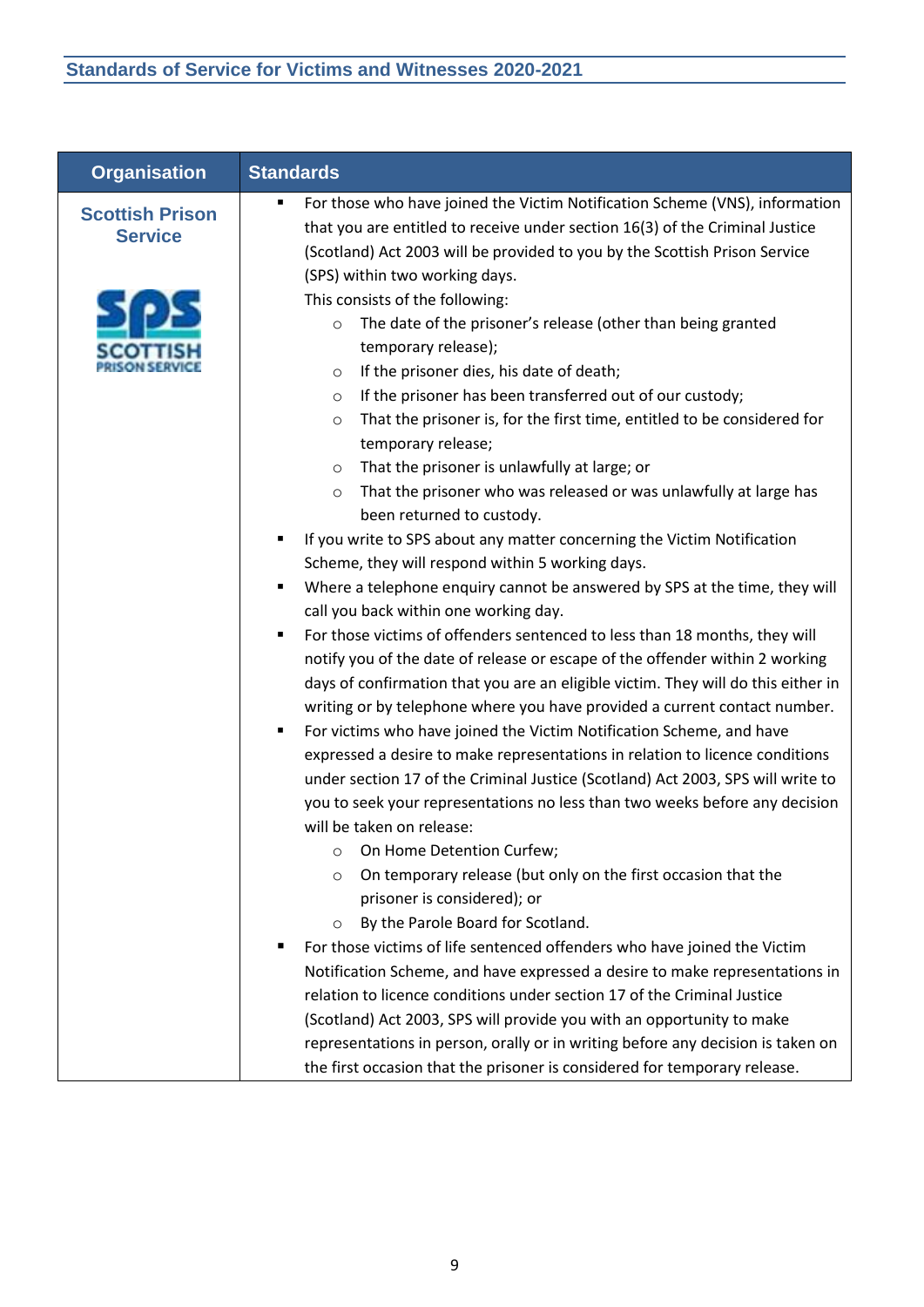| <b>Organisation</b>                        | <b>Standards</b>                                                                                                                                                                                                                                                                                                                                                                                                                                                                                                                                                                                                                                                                                                                                                                                                                                                                                                                                                                                                                                                                                                                                                                                                                                                                                                                                                                                                                                                                                                                                                                                                                                                                                                                                                                                                                                                                                                                                                                                                                                                                                                                                                                                                                                                                                                                                                                                                                                                                                                                                                                                   |
|--------------------------------------------|----------------------------------------------------------------------------------------------------------------------------------------------------------------------------------------------------------------------------------------------------------------------------------------------------------------------------------------------------------------------------------------------------------------------------------------------------------------------------------------------------------------------------------------------------------------------------------------------------------------------------------------------------------------------------------------------------------------------------------------------------------------------------------------------------------------------------------------------------------------------------------------------------------------------------------------------------------------------------------------------------------------------------------------------------------------------------------------------------------------------------------------------------------------------------------------------------------------------------------------------------------------------------------------------------------------------------------------------------------------------------------------------------------------------------------------------------------------------------------------------------------------------------------------------------------------------------------------------------------------------------------------------------------------------------------------------------------------------------------------------------------------------------------------------------------------------------------------------------------------------------------------------------------------------------------------------------------------------------------------------------------------------------------------------------------------------------------------------------------------------------------------------------------------------------------------------------------------------------------------------------------------------------------------------------------------------------------------------------------------------------------------------------------------------------------------------------------------------------------------------------------------------------------------------------------------------------------------------------|
| <b>Parole Board for</b><br><b>Scotland</b> | If you are registered for part 2 of the Victim Notification Scheme, we will take<br>account of your representations alongside other relevant information when<br>deciding whether to approve release. Victim Support Scotland may be able<br>to help you prepare your representations (contact number 0800 160 1985);<br>If you are registered for part 2 of the Victim Notification Scheme, we will tell<br>٠<br>you when the Parole Board has made its decision. You will be offered the<br>option of being told by telephone and, if release is granted, we will tell you<br>about any licence conditions that are relevant to you. If release is not<br>granted, you will be told the review period. If you prefer to receive a letter,<br>we will send this by 1 <sup>st</sup> class post within 1 day of the Parole Board's decision;<br>If you are registered for part 2 of the Victim Notification Scheme, we will give<br>٠<br>you the opportunity, where the prisoner has been given a life sentence, of<br>making your representations in person to a member of the Parole Board (the<br>Parole Board member will not be part of the Tribunal considering the<br>prisoner's case). Please note that the meeting with the member of the<br>Parole Board will normally take place between 12 and 8 weeks before the<br>date set for the Tribunal and will not normally be at your home. The meeting<br>will be at a time that is suitable for you;<br>We will answer your letters, emails or telephone calls promptly. We will<br>٠<br>answer your letters or emails within 5 working days. If we are not able to<br>fully answer your telephone enquiry at the time of your call, we will arrange<br>to call you back;<br>We will normally contact you by letter clearly stating why we are contacting<br>you and, if there is any action that we need you to take, we will set that out<br>clearly. If we need to contact you by telephone, we will check that it is<br>convenient for you to discuss the matter and we will explain why we are<br>contacting you and, if there is any action that we need you to take, we will<br>tell you what that is and why it is required; and<br>We will carefully consider representations submitted by victims, including<br>whether any information contained in them should be withheld from the<br>prisoner under Rule 6 of the Parole Board (Scotland) Rules 2001, which states<br>the grounds on which information may be withheld. Where the Board is of<br>the view that any of these grounds are met, the information will be redacted |
|                                            | from any documentation provided to the prisoner. The victim(s) will be<br>advised of the information which has been redacted. Where appropriate,<br>their views may be sought in advance of deciding whether information falls<br>under Rule 6.                                                                                                                                                                                                                                                                                                                                                                                                                                                                                                                                                                                                                                                                                                                                                                                                                                                                                                                                                                                                                                                                                                                                                                                                                                                                                                                                                                                                                                                                                                                                                                                                                                                                                                                                                                                                                                                                                                                                                                                                                                                                                                                                                                                                                                                                                                                                                    |
|                                            |                                                                                                                                                                                                                                                                                                                                                                                                                                                                                                                                                                                                                                                                                                                                                                                                                                                                                                                                                                                                                                                                                                                                                                                                                                                                                                                                                                                                                                                                                                                                                                                                                                                                                                                                                                                                                                                                                                                                                                                                                                                                                                                                                                                                                                                                                                                                                                                                                                                                                                                                                                                                    |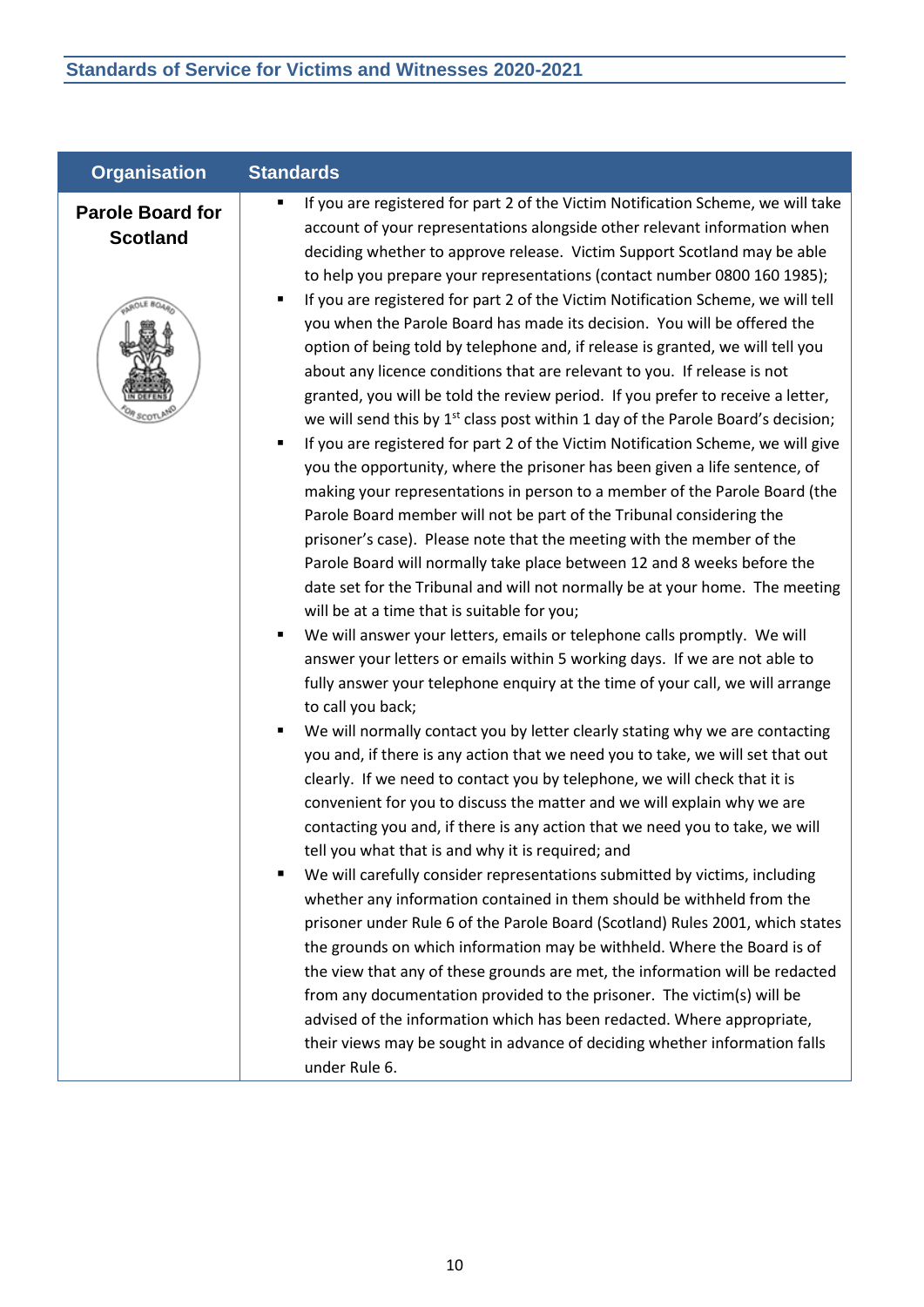## **BRITISH TRANSPORT POLICE**

British Transport Police (BTP) is not an agency subject to the statutory requirements regarding the setting of standards and reporting on performance. BTP is however aware of the need to provide support to those persons vulnerable within the system and has set operational standards in support of victims and witnesses and these can be viewed [here.](http://www.btp.police.uk/advice_and_information/if_youre_a_victim_of_crime/police_victim_right_to_review/victims_and_witnesses.aspx) Any enquiries regarding the standards may be directed to [D-Crime@btp.pnn.police](mailto:D-Crime@btp.pnn.police).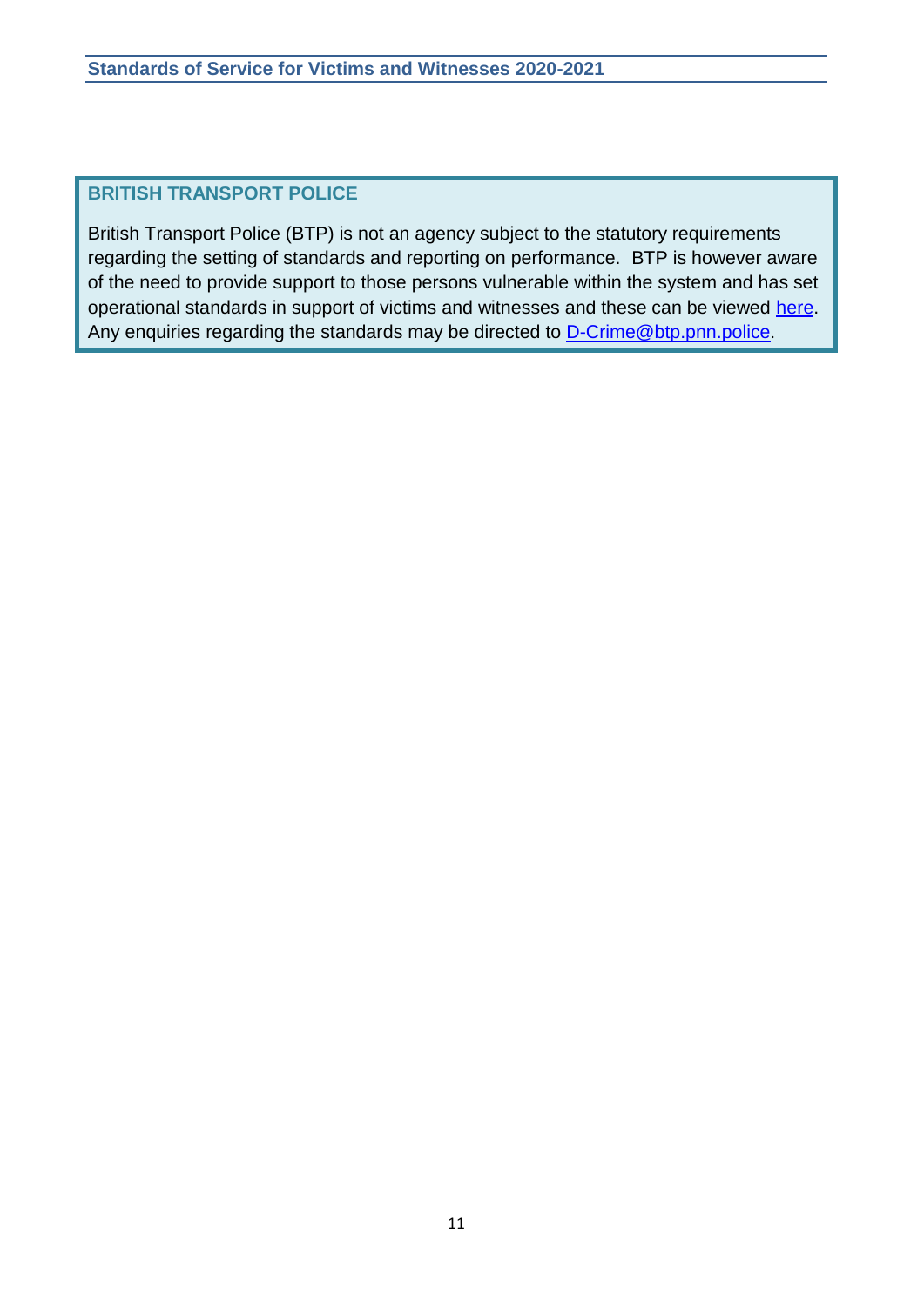#### **What to do if you are not happy with our standard of service – How to complain**

Police Scotland, the Crown Office and Procurator Fiscal Service, the Scottish Courts and Tribunals Service, the Scottish Prison Service and the Parole Board for Scotland, are committed to delivering the highest standards of service to you. We know that sometimes things go wrong and we will try to put things right if that happens. If you are not happy with the service you have received from one of these organisations, it is important that you let them know.

If the matter cannot be resolved, you should be offered information about the relevant complaints procedure, so that you can raise your concerns formally. Your complaint will be taken seriously and will be dealt with quickly and effectively, you should be able to complain without fear of victimisation.

Details of where to make a complaint for each organisation are found below:

#### **POLICE SCOTLAND** [www.scotland.police.uk](http://www.scotland.police.uk/)

## • Complete our online complaint form;

- Write to: Professional Standards Department Police Headquarters Scotland P.O. Box 21184 Alloa, FK10 9DE;
- Dial 101 and make a report of your complaint over the telephone; or
- Attend at a police station in person.

#### **CROWN OFFICE AND PROCURATOR FISCAL SERVICE**

[www.copfs.gov.uk/about-us/comments-complaints](http://www.copfs.gov.uk/about-us/comments-complaints)

- You can email [RIU@copfs.gov.uk](mailto:RIU@copfs.gov.uk) or
- write to: Response and Information Unit Crown Office and Procurator Fiscal Service 25 Chambers Street Edinburgh EH1 1LA
- From a landline, you can phone 0300 020 3000
- From a mobile, you can phone 01389 739 557

## **THE SCOTTISH COURTS AND TRIBUNALS SERVICE**

#### [www.scotcourtstribunals.gov.uk](http://www.scotcourtstribunals.gov.uk/)

Our complaints procedure sets out how we will investigate and deal with your complaint and the timescales involved. The complaints procedure can be accessed:

- by clicking the Complaints and Feedback link at the foot of the home page of the SCTS website (above), or
- by requesting a copy from your local court.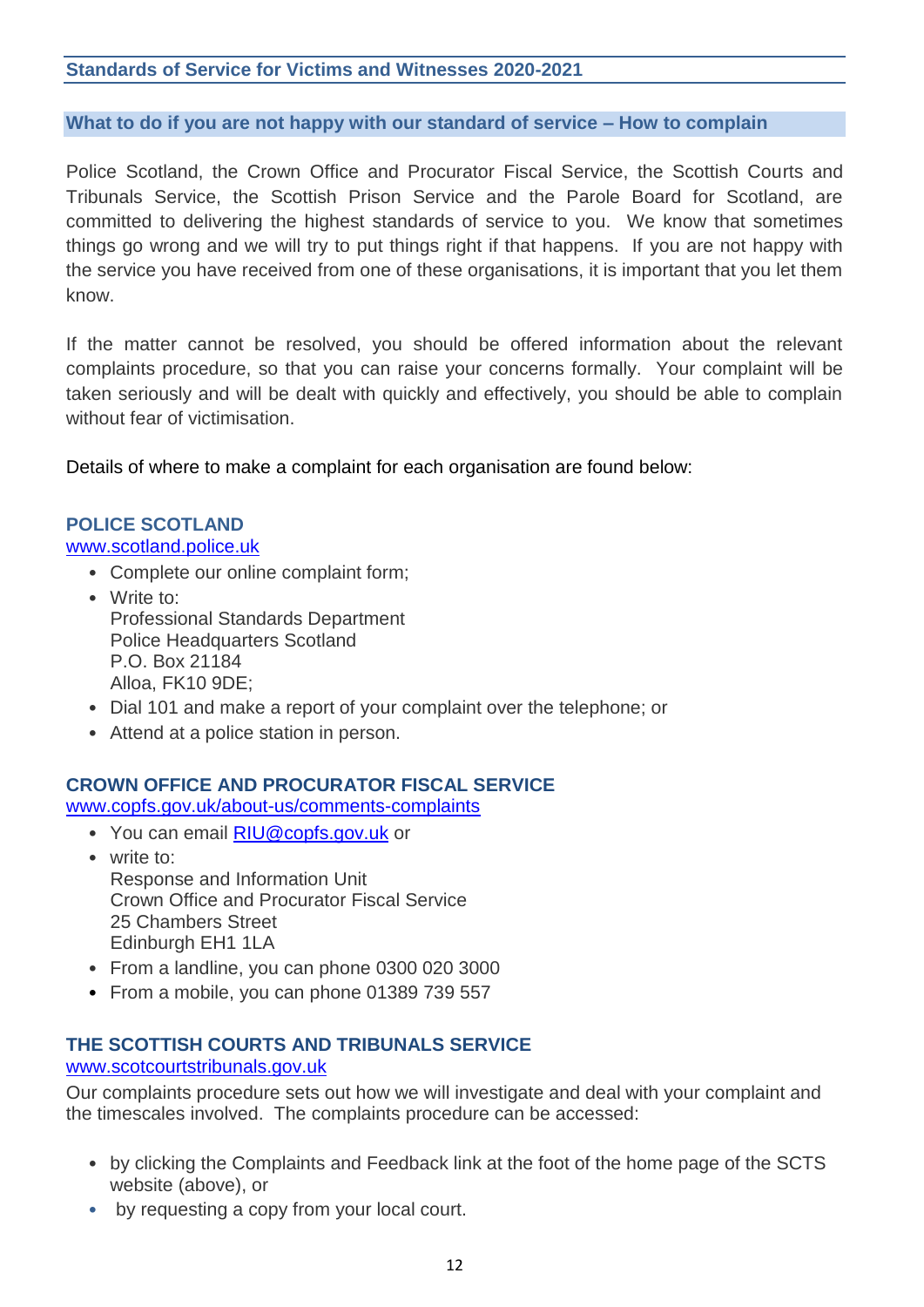#### **SCOTTISH PRISON SERVICE**

[www.sps.gov.uk](http://www.sps.gov.uk/)

- In person to the VNS Department at the SPS;
- By phone: 0131 330 3664;
- By writing to: Victim Notification Scheme Room G14 Calton House Edinburgh EH12 9HW; or
- By e-mail to **[SPSVictimNotificationScheme@sps.pnn.gov.uk](mailto:SPSVictimNotificationScheme@sps.pnn.gov.uk)**

Please make it clear that you want the matter to be treated as a complaint. It will help us if you give as much background information as you can, for example why you are dissatisfied and your VNS reference number.

#### **THE PAROLE BOARD FOR SCOTLAND**

[www.scottishparoleboard.gov.uk](http://www.scottishparoleboard.gov.uk/) You can either write to the Chief Executive at; Parole Board for Scotland X Spur Saughton House Broomhouse Drive **Edinburgh** EH11 3XD

We will acknowledge your complaint within 3 working days and will normally discuss the matter with you before writing to you within 20 working days to let you know the outcome.

You can find out how to make a formal complaint [here.](http://www.scottishparoleboard.gov.uk/page/complaints_procedure)

#### **Taking the matter further**

If you consider that Police Scotland, the Crown Office and Procurator Fiscal Service, the Scottish Courts and Tribunals Service, the Scottish Prison Service or the Parole Board for Scotland have not dealt with your complaint satisfactorily, you can ask the Scottish Public Services Ombudsman to adjudicate. You can contact them by telephoning 0800 377 7330 or by writing to the following address:

FREEPOST SPSO (that is all that is required on the envelope)

#### **Who you can contact for support or advice**

You can find further support, advice and guidance for victims and witnesses here: <http://www.mygov.scot/victim-witness-support>